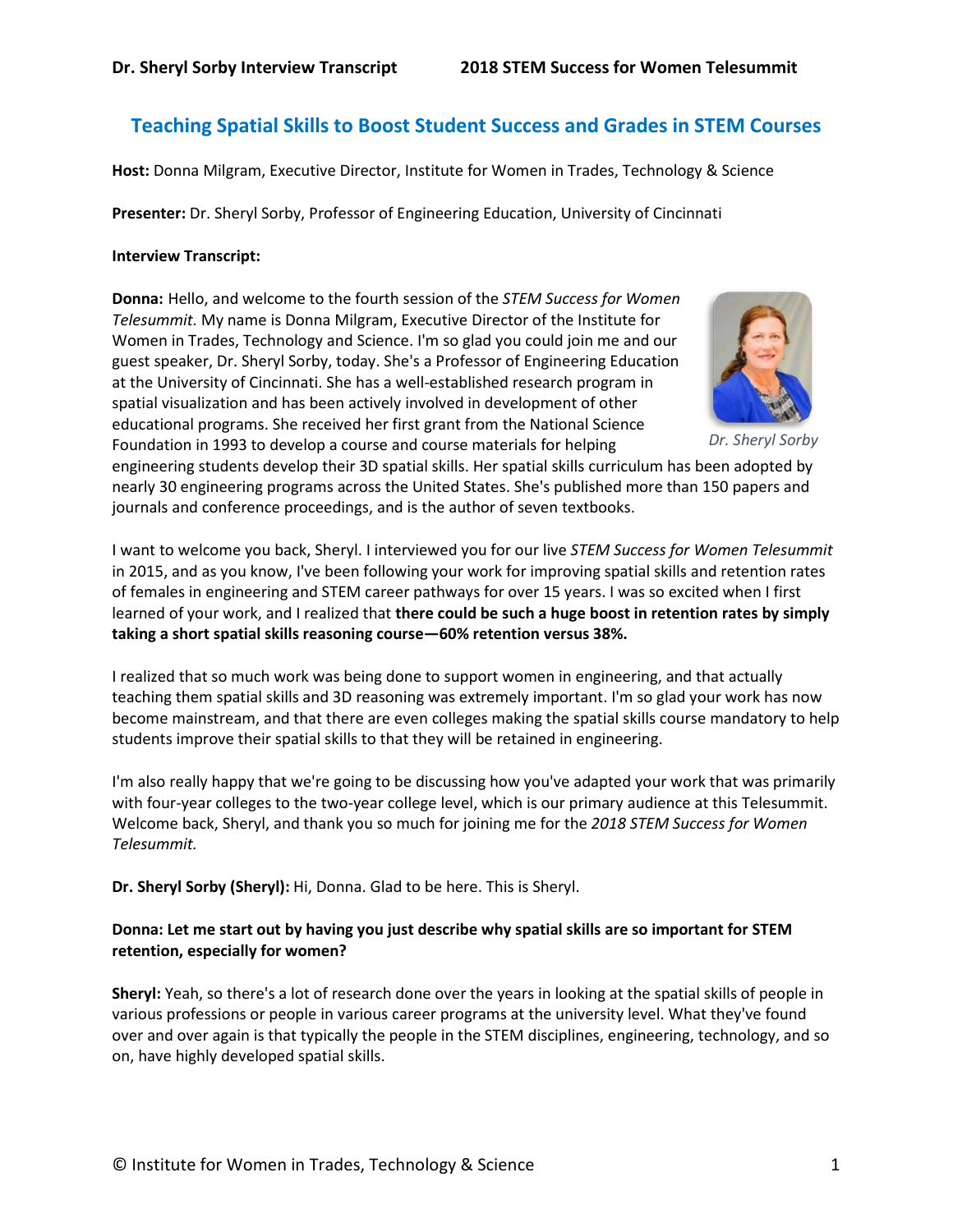Typically the kinds of skills that we're talking about are the skills that enable you to rotate something in your head. If you have an object and you rotate it a certain amount, then you would be able to tell what it looks like from this new viewing direction. Those are the kinds of skills that are measured on these spatial skills tests. There have been high correlations between scores on those and success in programs like engineering or engineering technology.

If you think about it, if you've got somebody who's doing heating, ventilation, and air conditioning (HVAC) in a building, they need to be able to think about this 3D structure that is the building, and figure out where to pull the wires, where to have the duct work, where to have the piping, where to have everything. They have to think about the building as a 3D structure and figure out where all this stuff fits so it doesn't interfere with one another, and all of those kinds of things.

All of these things that typically are the kinds of activities that the people in STEM careers are doing require this ability to kind of think about this big, large structure or this big machine where you've got lots of parts fitting together. There just has been a lot of research done over the years showing this strong link between spatial and success in STEM.

We did a study last year with engineering students, and we found that spatial skills seem to be a real factor in a student's ability to solve word problems. What we found is that if we just ask them to solve the math problems, everybody can solve the math problems. But when we ask them a word problem where they have to think about what the words mean and maybe conceptualize what the problem is asking them, that's where the spatial skills appear to play a really important role.

**Donna:** I understand the link between these skills and being able to do a variety of STEM jobs. You gave the HVAC example. I'm hearing you talk about this from the doing word problem perspective. **What I don't understand and would like our listeners to understand why is this so important for women in particular?**

**Sheryl:** For STEM, it appears that one of the most important spatial skills that you need for success in STEM is what's called mental rotation, so your ability to mentally rotate objects and say what they would look like in a new position.

From the literature, it's also shown that this is where we continue to see very robust gender differences. For whatever reason, and I don't necessarily want to get into a debate about a reason, the women appear to have much weaker mental rotation skills compared to men. Now that's on average, so just like height, on average, men are taller than women, but there are some women who are taller than some men, because it's an average. It's not an exact number. The same holds true for the mental rotation skills that on average, the men tend to have much stronger spatial skills or 3D rotation skills than the women. Those are the kinds of skills that have been shown to be probably most important to STEM success, in terms of all of the different kinds of spatial skills.

Now some people think, there's a big debate about whether or not these gender differences are based on biology or environment. It's the old question of nature versus nurture. Personally, my personal belief is that there's some biological difference, but I think that the biological difference gets larger as kids grow older because of their environment. I think it's actually a combination of nature and nurture why there are these big gender differences.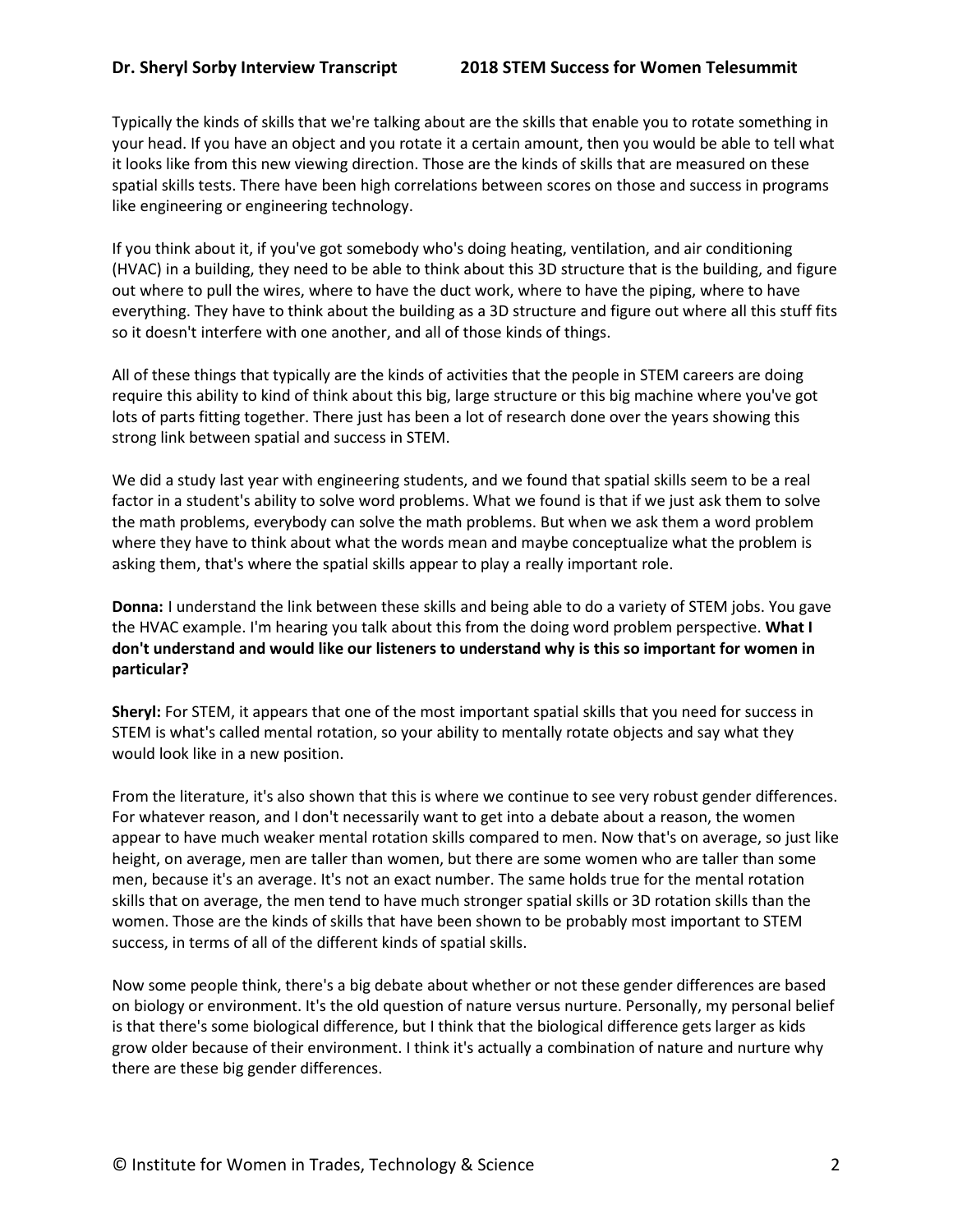In reality, I really don't care why these gender differences exist, because it's something that we can fix. It's not that you can never learn these things. It's just that some people might need more support than others to develop these skills.

**Donna:** That's what I care about, too. **Can you share with our listeners, before we talk about the adaptation for two-year colleges, some of the research findings that you have about how you've helped females improve their skills significantly, which has resulted in greatly improved retention in engineering courses?**

**Sheryl:** Yeah, so I'm going to step back for a minute and just talk a little bit about myself. I was a straight-A student in high school. I aced everything. Then I went to the university, and I was majoring in engineering. I took calculus and chemistry and all those things that first year engineering students take, but then I also took my first engineering course.

The engineering course I took was one called Engineering Graphics, which is a highly spatial kind of topic. It was like I hit a brick wall. It was the first time in my life that I was sitting in a classroom and I couldn't do what the teacher was asking me to do. It really discouraged me and almost made me leave engineering, because I thought, "Well, if this is my first engineering class, and if this is what engineering is, I obviously can't do engineering, so I need to leave."

Then I ended up teaching that class later on. There were a number of young women in the class who also struggled. There were some men too, but predominantly it was the women who were struggling. There were a number of them who said to me, "I'm leaving engineering, because I can't do this." I said, "No, no, no. Don't leave. You can get this." That's what motivated me to get going on this path, because of my own personal struggles with this topic.

We developed a course, and we offered it many, many years. The course was voluntary, so we looked at the kids who did poorly on the spatial skills test and took the class, and the kids who did poorly on the test and didn't take the class. What we found is that for the kids who did take the class, both men and women, they went on to earn higher grades in many of their STEM courses.

They were earning higher grades in pre-calculus and calculus and chemistry, physics, and even computer science. They were doing better academically, but we also looked at retention/graduation rates. We found that on average, the students were being retained in engineering at a higher rate, but this was particularly true for the women.

For example, in one of the studies we did where we examined seven years' worth of data, we found the difference in retention or graduation for women who had taken the class, the rate was about **78%**, and the people who hadn't taken the class, the women who hadn't taken the class, the graduation rate was about **47%.** We saw this huge increase in graduation rate among these students who had taken the spatial skills class. Again, if I step back to my own personal experiences, I understand it completely, because like I said, I almost left engineering because I think I had weak spatial skills at the time. I think I've gotten better now, but I think at the time I had weak spatial skills. That's really what motivates me to keep doing this and to keep working at trying to help more students, but in particular, more women be successful in STEM fields.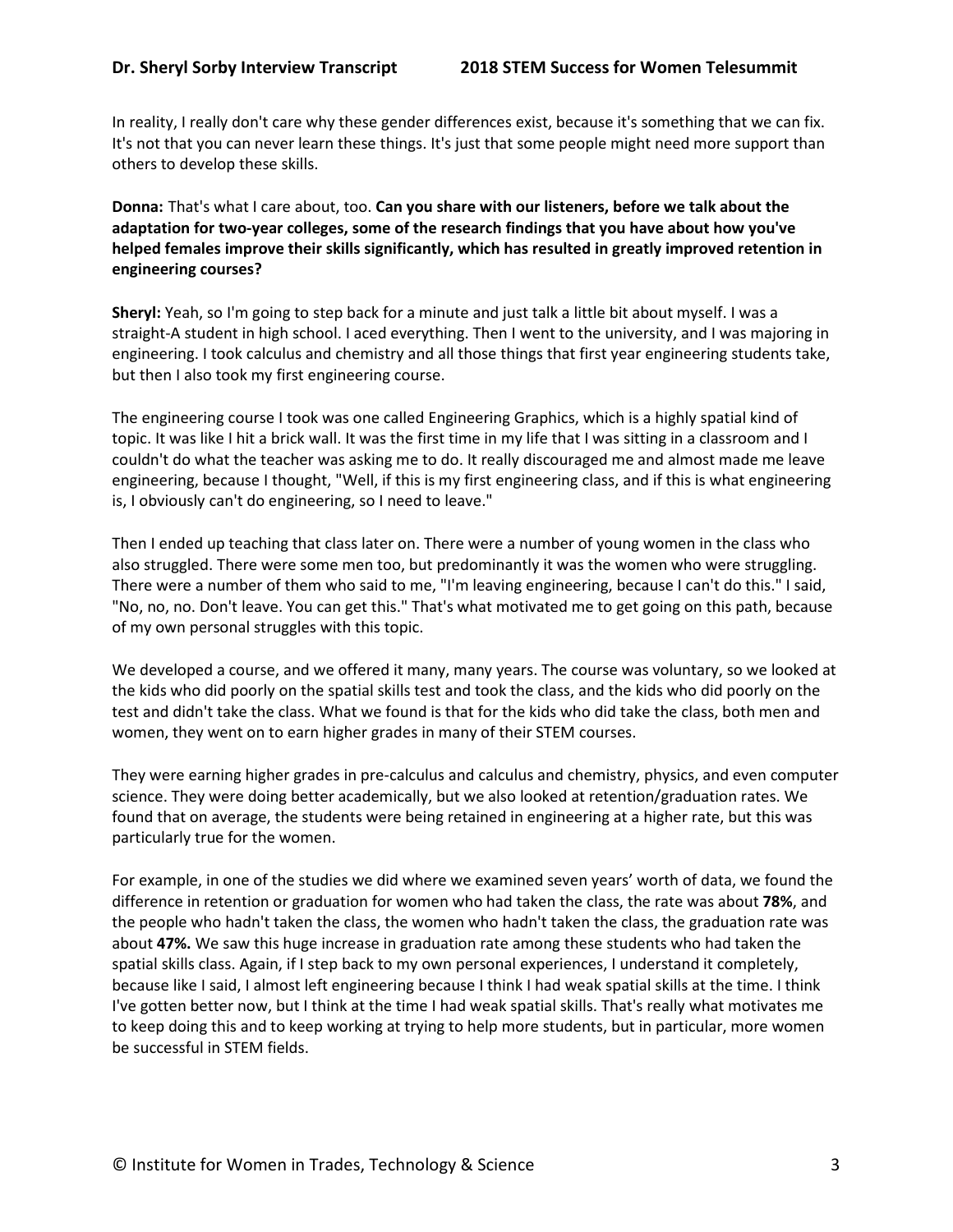**Donna:** Now I just have to say that when I first saw this data 15 years ago, that's a huge difference. **This is, what, how many hours is this course that you're talking about that you've developed?**

**Sheryl:** Well, it's a one-credit course, and it has 10 modules. It takes about an hour and a half per module. Some modules are a little more challenging, and so they take a little more time. Some modules take a little less time, because they're easier for the students, but around 15 hours of instruction over the course of one semester.

Some people, especially our community college partners on the project, they've found that instead of doing it one session per week, what they do is two sessions per week and get it done in the first seven weeks of the semester or the first six weeks of the semester. That seems to work better for a lot of the community college students, but then it seems to still work. It's not something that is required to go over the entire semester, I don't think.

**Donna:** If I understand correctly, with homework, maybe max 20 hours?

**Sheryl:** Yes. Max 20 hours.

**Donna:** When I think about the amount of time, effort, and money that's put into other kinds of retention strategies, and I'm not saying that they're not important, they are, but when I think about how learning spatial reasoning skills, which might take, in terms of both instructional contact hour and homework, a maximum of 20 hours, could improve retention by 30, 40%, that's astounding to me. I can't understand why every single engineering school is not requiring this or other STEM career pathways where this is really critical, like the HVAC, as you were talking about, HVAC-R. That's why is so stunning to me.

**Sheryl:** One of the problems, and we all know this, is that the STEM curriculum is very full. When you talk to anybody in engineering or in technology or any program, they're all hesitant to say, "Oh yeah, I'm going to require this one extra credit," because they're already maxed out on credits.

This started at Michigan Tech, and when I was skill there, we gathered data. It was an optional course for many years. Now it's required for people who have weak spatial skills. The argument that I made with the Deans and the Chairs is that... Let me back up a second here. In engineering, the first math class is calculus. We admit a bunch of students every year, and most of them are ready for calculus, but some of them, and it's not an insignificant number, some of them are not ready for calculus. We tell them you are not allowed to take calculus unless you pass pre-calculus. They require these students to take precalculus, and they tell them at the same time, "Okay, this is not going to count towards your degree, because your degree starts with calculus."

When I was advocating for making this a required course, I said, "Look, we need to treat this like precalculus. It's like you cannot enroll in your first engineering course unless you get a good enough score on the Purdue test or you pass this spatial skills course." They looked at the data, and they said, "Yeah, you're right." I used the argument that we have to treat it similar to how we treat some of our, I hate to use the word remedial, but our foundational math classes that don't really count towards college graduation, but we make them take them before they come in and take the ones that are counted. That was the case I made in why this should be required.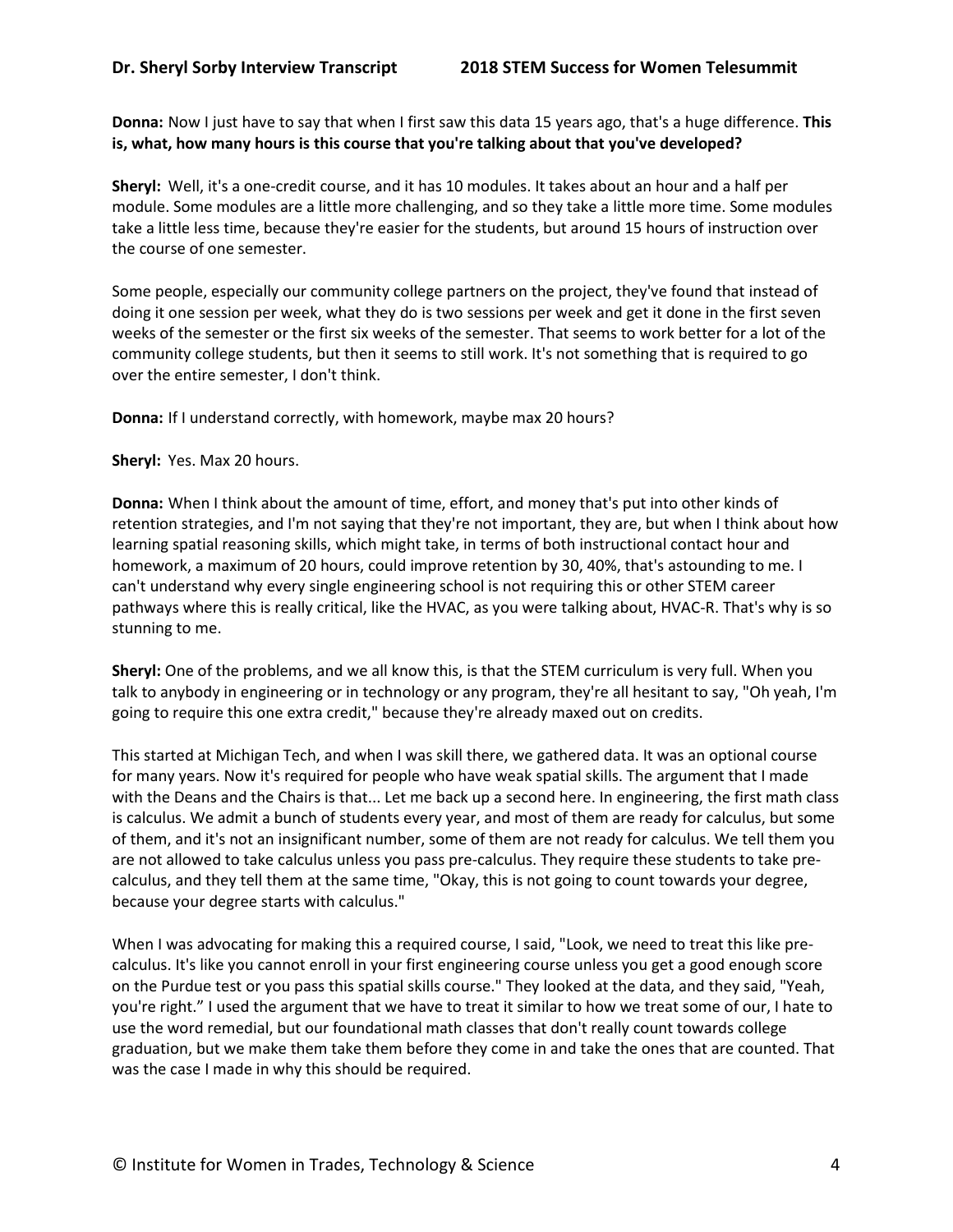Now other people I've worked on this with at various institutions, trying to get an extra credit kind of into the curriculum is really hard, but then other people have been kind of creative. Like I'm working with a university right now, and they're probably going to implement this into a required course. Instead of adding a credit, they're going to try to fit it into what they're already doing. But it's challenging because college administrators don't want you adding all these courses, don't want you adding credits to programs. I think that if they're serious about trying to retain students, and especially students, women and maybe students from disadvantaged backgrounds, then I think they should be looking at something like this.

**Donna:** Now I know, because I've heard you present at American Society of Engineering and Education (ASEE) Conferences with school sites that they've done it in different ways. Some have done a credit course. Some have required all their students to take the Purdue Spatial Reasoning Test. That and if they didn't get a certain score, like at least a 60 or a 70, then they required it or they strongly urged them. I've seen it done different kinds of ways to make sure that the students have the opportunity or understood it.

# **For those unfamiliar, can you first just talk about if they wanted to administer the Purdue tests to their students to help them see if they should do some spatial reasoning, education, how would they get access to the Purdue test?**

**Sheryl:** Yeah, so the Purdue test is a 30-item test, and it takes 20 minutes to do. If people are considering implementing spatial skills instruction, my first advice is always to do some data gathering and figure out where your students are at.

For example, at the university level, we typically find that about 10% of our male students and about a third of our female students score 50% or lower. At community colleges though, what we're finding is that those rates are much higher. At community colleges, the percentage of male students who might be struggling with their spatial skills is typically around maybe 40 to 50%, and for the female students, it's much higher—it's in the 60 to 70% range.

What I try at the university level, you don't want to make people feel bad that they can't visualize. We typically recommend at the university level having a separate course just aimed at developing spatial skills, but at a community college and other universities I've worked with where the struggles with spatial reasoning is more prevalent, then I think it's okay to implement this in a required course. I think the first thing, like you said, is to do the testing and see where your students are at and then figure out where to go from there.

The test, it's available through the Educational Testing Service (ETS). I think it's like a \$25 fee. The authors, I've had conversations with the authors. The test was written in the 1970s at Purdue by some chemistry faculty. Their intent in developing this test was that it would be freely available. There is a small fee from ETS. I think it's \$25, but basically if you pay the \$25, you can make as many copies as you want. You can put it in your Learning Management System (LMS). You can use it over and over again, no problem. It's kind of a one-time fee of \$25, and then you're free to use it as much as you want to use it. Yeah. I think it's important to kind of figure out where your students are at before you make plans, but the test is available for, I think, a very small fee.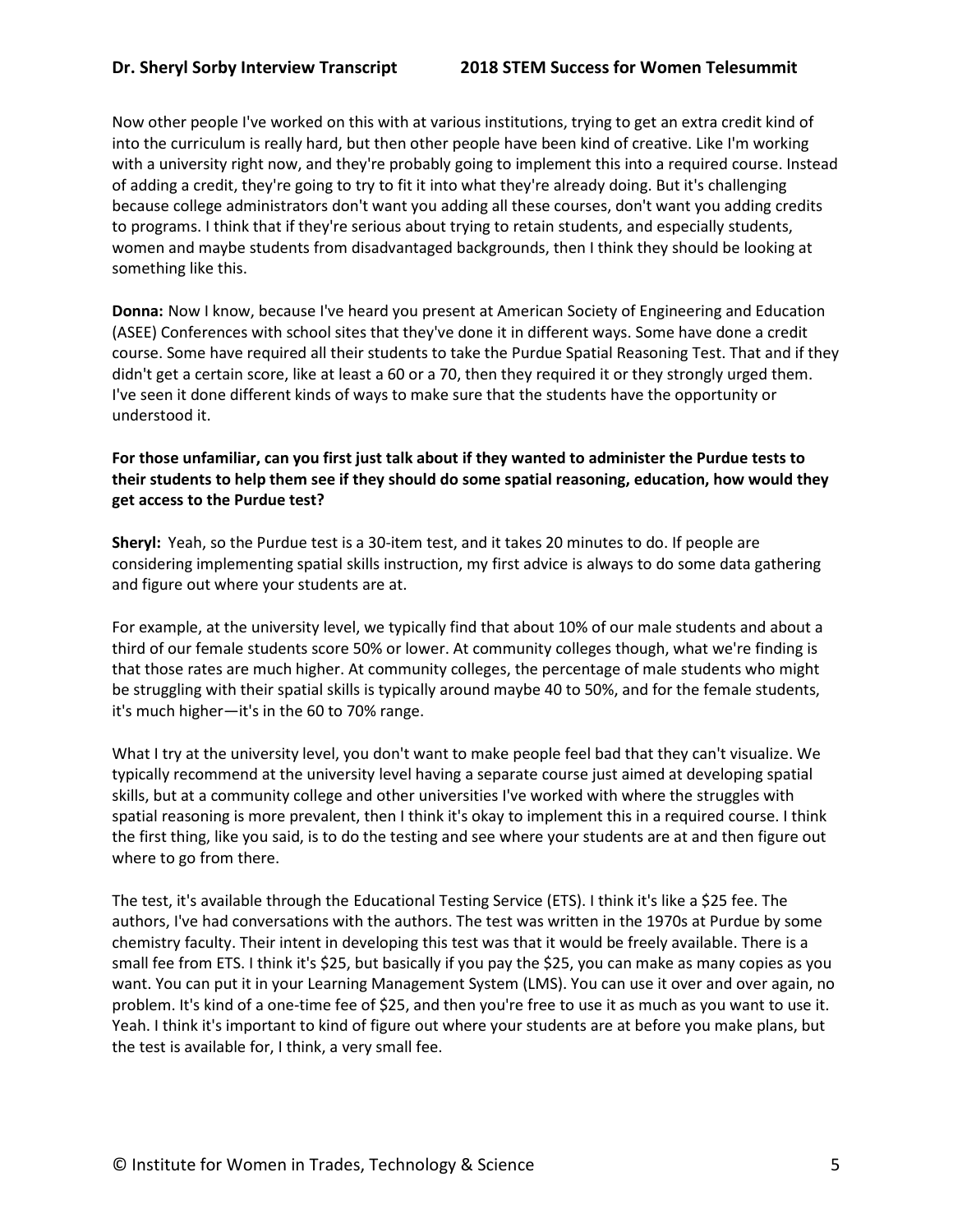**Donna:** I just want to say that that is huge that two-year college students, both male and female, are really scoring so low on the spatial reasoning. I also heard you mention that it's also important to develop those skills for students who may be economically disadvantaged who, of course, also disproportionately are attending two-year college. I see teaching spatial reasoning becoming part of decreasing the equity gap.

What we say in the WomenTech Educators Training that we deliver is that if you have something that is a barrier and over 50% of the students are failing something or failing a particular course, then you need to infuse what we call those building block skills into the course itself, because it doesn't make sense to have a strategy that is individual for more than half your class. **What I'm hearing is more than half of students, both male and female, are not getting passing grades, so to speak, on the Purdue spatial reasoning assessment. I just want to get your thoughts about that.**

**Sheryl:** Yeah, well besides the gender differences, which I talked about previously, researchers have done work, and I've done work as well, looking at the spatial skills of students by socioeconomic status (SES). What we've found, and others have found as well, is that the students coming from a low SES background, just like they're behind in many things, they are also behind significantly in their spatial skill levels.

In some cases, the differences by SES group are larger than the differences by gender. These students, they come to our programs, and they're at a pretty big disadvantage, in terms of STEM success, because they haven't engaged in the kinds of activities as children that would enable them to develop these skills, or they haven't had the right toys, or they haven't had the right opportunities.

We are finding, in some of our research, we're finding that there are differences by SES, but the SES differences are much, much larger for urban students versus a rural student. The rural students seem to, even though there are these differences by SES, they're not as big, and probably because they're growing up in a very different environment. They're allowed to go outside and play in a safe environment, and they run around the neighborhood and all of those kinds of things. They might be developing a better spatial skills from that, compared to the urban students who are more confined, in terms of the area that they're allowed to explore on their own.

Again, if you think about the average student at a community college, you can see why between the gender and between the low SES, then this puts the community college students at a real, I think, disadvantage for STEM success. In one of our community colleges, I think it was something like 75 or 80% of the students that were tested were failing the Purdue test when they gave it to them. It's not an insignificant problem at a community college, I would say.

**Donna:** I remember when I brought you in to work with the community colleges in our CalWomenTech NSF-funded Project. One of them did decide to teach spatial reasoning online, and I so appreciated your willingness to help out with that. I was excited, because I know in this NSF grant that you've been working under, you also had an online component. **I wonder if you could just speak more specifically about your work with two-year colleges, and the online component of teaching spatial reasoning, because I know that was something that you were doing as part of this for the first time yourself?**

**Sheryl:** Yeah, so one of the problems in trying to do this course fully online is that what one of the things that we've found to be the most helpful in helping students develop their spatial skills in the ability to do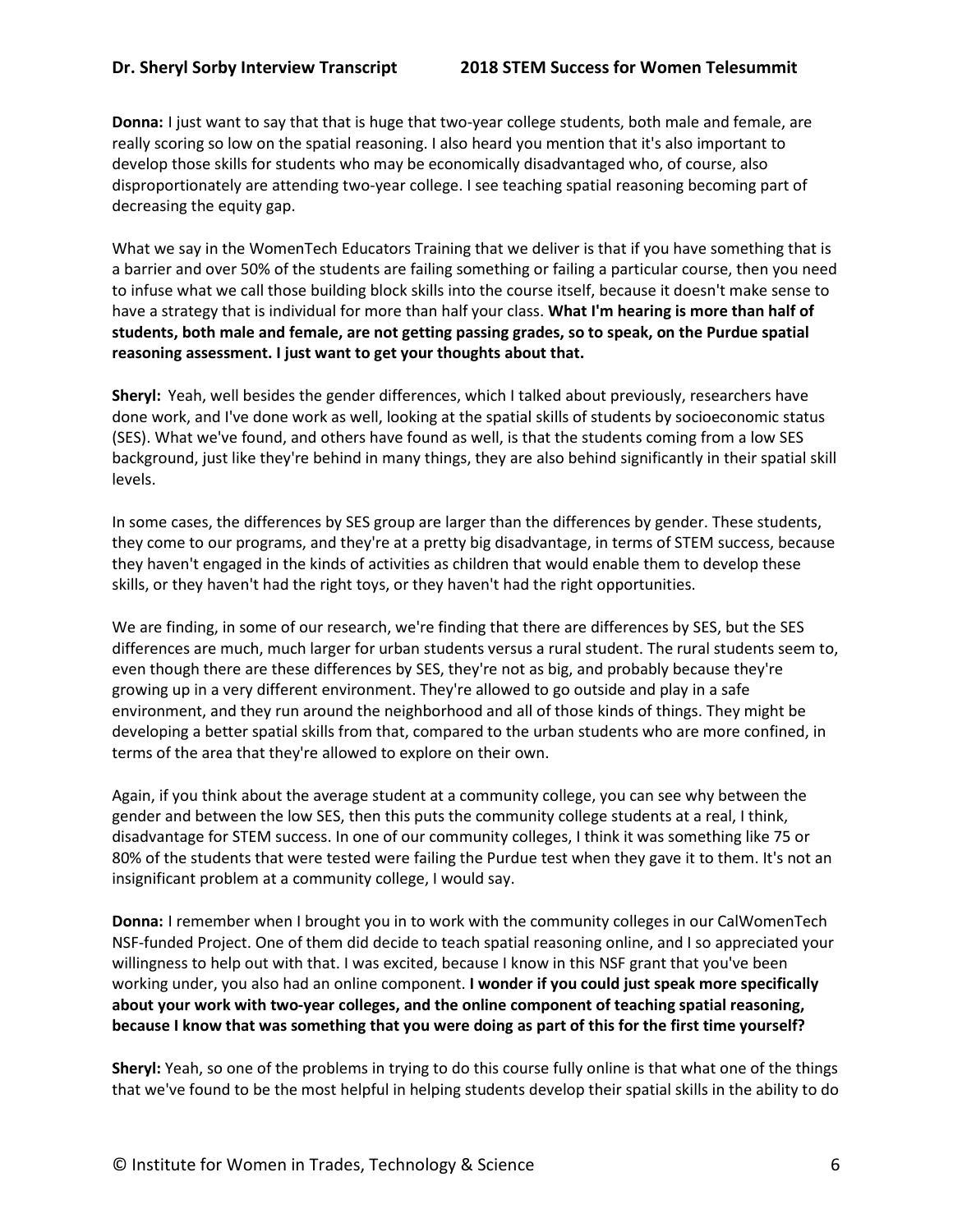kind of paper and pencil sketching. Because of that, the course is not, I would say, 100% conducive to online, but the other part of it too, what we found in our community college program is that we tried to make this like a mook, where it was just somebody could do it on their own. The materials are there, and have at it, kind of thing. What we found is that the community college students, they might do one lesson, and then they'd drop out, or they might to two lessons, and then they'd drop out, and that they really needed that contact with the faculty member.

I think what we've kind of decided on now is that a hybrid model works better than a fully online. We have a number of video clips that we've developed. We've developed some mini-lectures, and we've developed some how-to videos, like making your first isometric sketch like, "How do you do that?" We give them very simple step-by-step on these videos where they can watch it as many times as they want. If they don't understand it the first time, they can watch it a second time, or a third time, or 10 times. It doesn't matter, because it's all online.

Then what the students are doing, really what's happened is that with the spatial skills training, it's become much more of a flipped classroom for most of our community college partners. What they do is they have the students watch the videos. We have software too that supports the program, and the software is all online. They watch the videos, they do the software. They do all that prep work, and then they come into the classroom where the teacher is there. They basically just kind of work through workbook pages, and especially the sketching pages.

Our goal originally was to make this fully online, but then we decided that that was not going to work for this audience. We've got this kind of hybrid where they're doing some of the kind of rote learning on their own on their laptops. Then they come in and they do the sketching with the faculty member.

# **Donna: Did you end up having in these hybrid courses similar types of results and improved retention or GPA for the two-year college students?**

**Sheryl:** We got similar results, in terms of improvements in spatial skills, and we got similar results in terms of they were earning higher grades in the credit bearing course that they were enrolled in, so that was good. The retention, we're in the process of gathering that data, as I'm sure you and the people listening understand that getting retention data in the community college area is much more challenging than getting the retention data at a university, because people come in and out of programs. They take a semester off much more frequently and those kinds of things. We are just now in the process of getting the retention data for the community college students, but they are earning better grades, and they are improving their spatial skills.

**Donna:** Okay, so that information will be coming, and it sounds like you're looking not only at completion of a particular course, but persistence through the major, which is great. We'll have to check back with you for that information.

Now I also know that it's the nature of the National Science Foundation grants that you get funded to develop something, but not to continue it. I'm excited, because I understand that you now have a way for schools to access the online curriculum, but also what's different is that there's a way for individual students to also take these courses, even if the school is not providing it.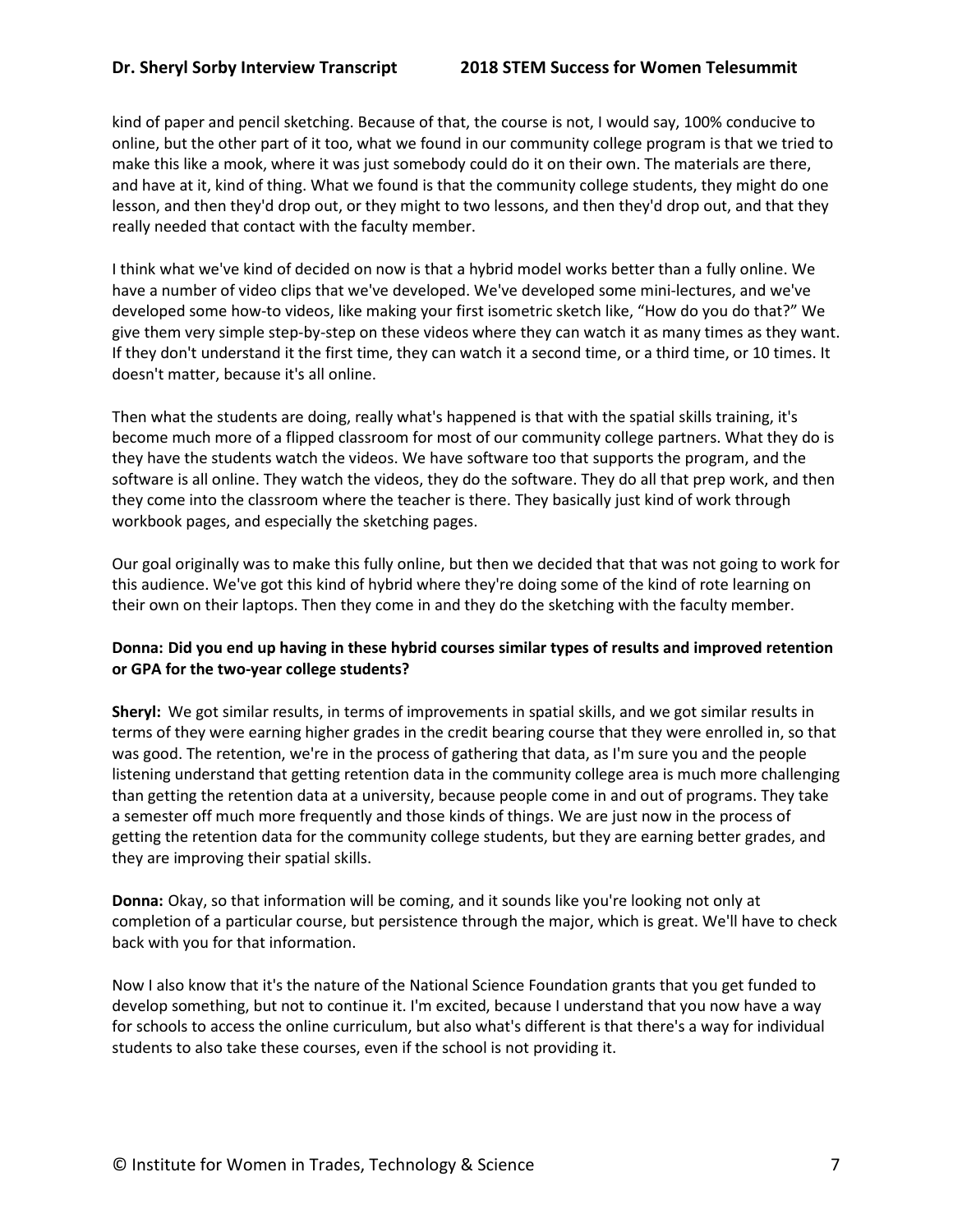**Can you just talk a little bit about this, because I'm sure that many of our listeners would like to know, well, how will I get this course? Also, who would teach it? Who would be appropriate to teach it? Or is it taught by you in a way that they could access as a school, or can their students access it individually? All of that. Can you let us know what steps they could take?**

**Sheryl:** Yeah. A few years ago, I started a small business, mostly because there was increased interest in all of this, and it seemed like people wanted access to these materials. I have a small business. If people are interested, they can go to higheredservices.org and find out about it, or if you go to spatialskills.net, you'll get redirected to my company website.

We basically will sell the software and the videos and then workbooks. We are looking at different ways of delivering the workbooks, PDF files and things like that. If somebody has an idea, I'd be happy to talk to you about it, because I'm willing to be creative in how we deliver things, but basically we have develop an online course.

Now the online course that we have is more or less the flipped classroom where the students would have access to the videos and things like that. Right now, we only are selling the online course do individuals. That's not because that's what I want. It's just that that seems to be more of the market that's there. What we do is if you sign up for the course as an individual, we ship out a copy of the workbook goes with it, as well as some snap cubes. We can talk about snap cubes later, but they're kind of essential for doing the curriculum.

You sign up for the course as an individual. You can then you get the workbook, and then you can just kind of work through it on your own. Unfortunately, there's no teacher there to help you, but it's probably better than nothing. We have kind of toyed with the idea of trying to offer this through a community college or something like that, but we haven't done that. If anybody's interested, please contact me, and we can talk about how to do that. If you wanted us to take over "the instruction" for the online version, we can do that. We can figure it out.

The cost of the online version of the course for an individual is \$100, but again, that includes the workbook and snap cubes. Obviously if we were doing this on a larger scale, like at a community college, it wouldn't be \$100 per person. It would be something less than that. Anyway, those things are available.

As far as teaching the course, I always tell people it's not really rocket science. I've trained a number of teachers over the years to do this. I've trained math teachers and art teachers and all kinds of science teachers and all kinds of different teachers to do this. You don't need a PhD in engineering certainly to teach this spatial skills class. We, at the university, have had the class pretty much taught, especially in the flipped classroom kind of setting, we've had it taught by graduate students, even undergraduates who are good at some point in time. No, you don't need a PhD in engineering to teach this. I think pretty much anybody can.

Now obviously if somebody wants to teach it and they have weak spatial skills themselves, they probably want to do a lot of practicing to get up to speed, but I don't think it would be impossible for that person to teach this class.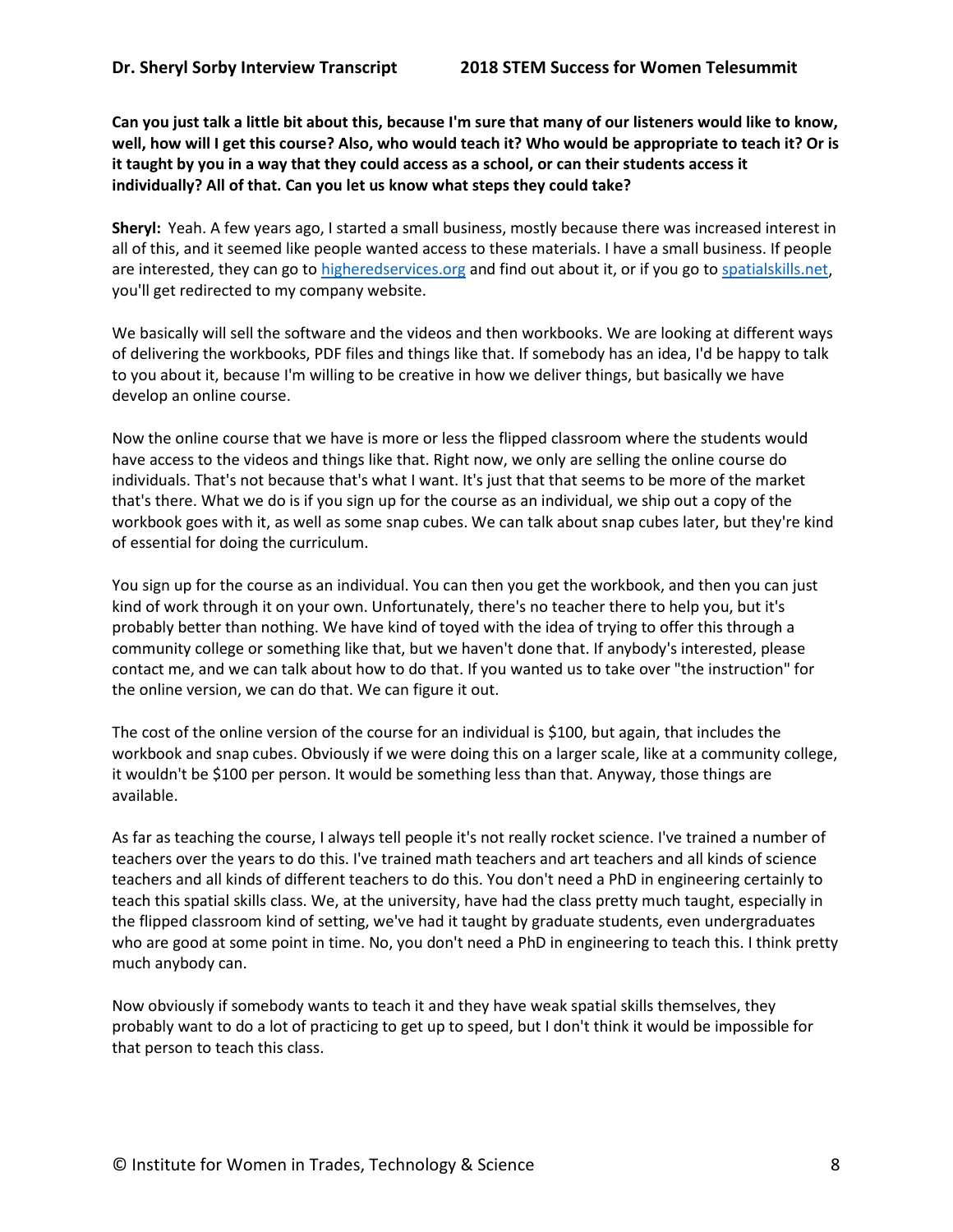**Donna:** You have a trainer's manual, as I recollect. **I believe we have a link to it somewhere. Is that right, you have a teacher's manual?**

**Sheryl:** Well, the one that you would have access to, we have greatly expanded and improved that one, but yes, we have a teacher guide that basically says, "Okay, here's lesson number one. These are the important points to emphasize. This is about how much time you should think about spending on this. This is the workbook assignment that we think you should give people, and these are the materials you need to gather before you go to class." We have a pretty comprehensive teacher guide, in terms of helping you through teaching this, if you choose to.

**Donna:** Okay. We're going to go right to the questions. **If they were interested in teaching this, could they talk with you about maybe licensing this? Is that what you meant by if schools are interested, you could have different kind of levels, in terms of cost with multiple students? That would be part of the conversation?**

**Sheryl:** Yeah. We do offer this software and the videos for a licensing fee, but then now I've been negotiating with people about different ways of getting access to the workbook pages, because those, again, we've found that really the workbook is essential for developing spatial skills. I try to keep the cost down, but I know that in community colleges, cost is always a concern.

If people wanted to work out a licensing arrangement to get access to PDF files of the workbook pages… I think my mission in life now is to help students and teachers be successful in STEM, and especially the young women out there. I'm not saying I don't make any profit, but I don't make a huge profit. I try to keep the cost down, and I try to work with people in their situations to get them access to the materials so that they can go about helping their students develop their spatial skills.

**Donna:** Sure. I understand. You're trying to figure out a way to make this sustainable, and also fit into their budgets. That is great to know.

I am going to come to some of these questions for Dr. Sorby. The first one is, *"Can this be considered more like a competency-based course where students can move along according to their skill level in a certain area or module?"*

**Sheryl:** Yes, so I should mention that one of the ways that this has been implemented, in particular at the University of Colorado Boulder is they have an introductory course, and they give everybody in the course the Purdue test. They tell them that in order to pass this class, you have to pass the Purdue test. That's just a requirement for passing the class. Because it's an R1 research institution, a large percentage of their students pass the Purdue test the first time they take it, and so they're done. They don't have to do anything.

But this group of a lot of women, and maybe students from low SES groups who don't do as well on that Purdue test, what they do is in the evening, they offer workshops. The workshops are primarily based on my curriculum. They have them go through the software. They have them go through the workbook pages and do all of that kind of stuff. I think they have a few other activities that are not part of my curriculum that they're doing.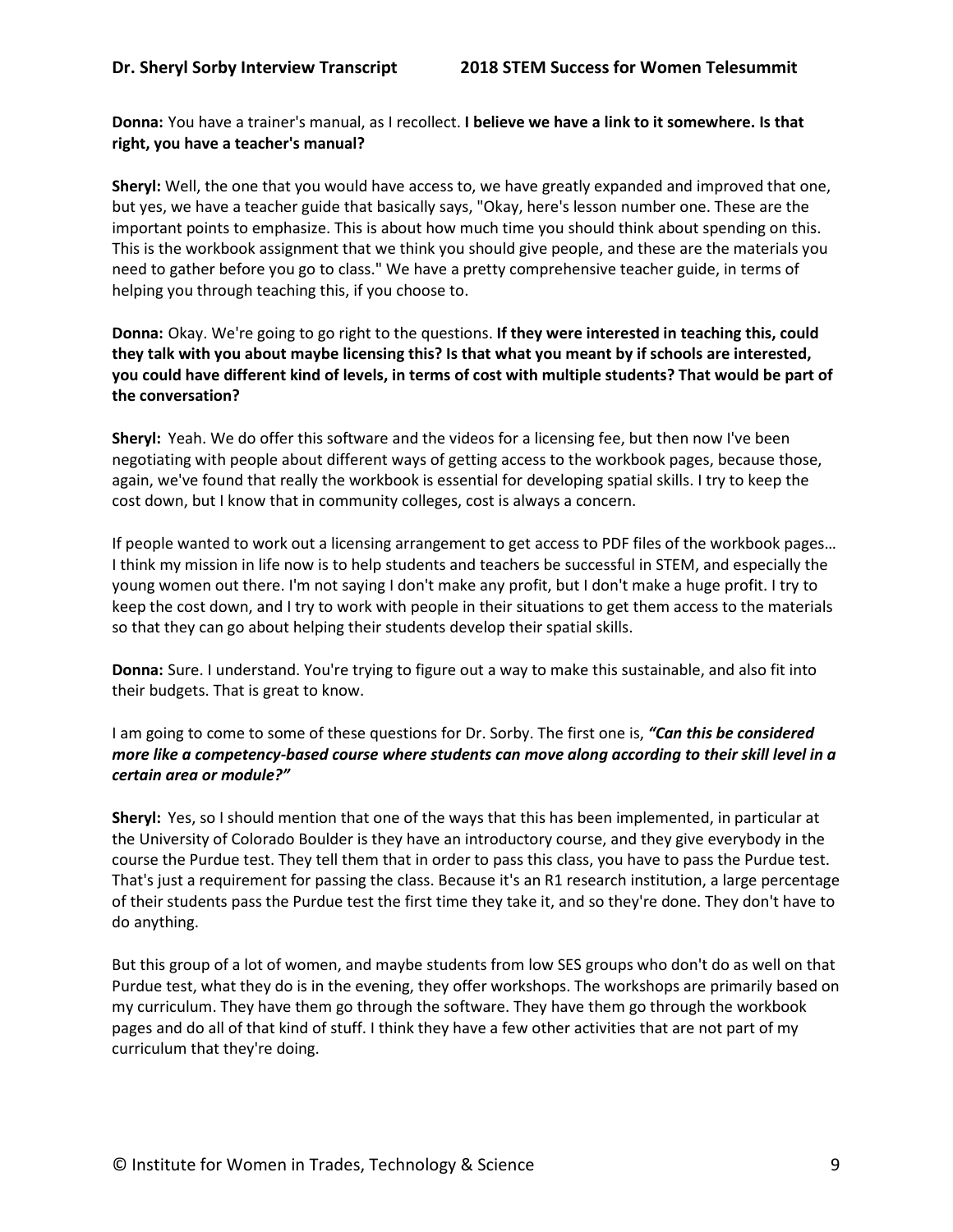Then about partway through the semester, they give them the chance to pass the Purdue test again. They might not have worked through the entire 15 hours. They might have only done eight hours at that point in time. They take the test, and if they pass it, then they don't have to go to these workshops anymore. In the evening, they just kind of keep going in their class the way it is set up.

Then for the students who are still struggling, then they work through more of the modules in the curriculum. I guess from that standpoint, yes, it could be a competency-based thing. Again, that's how they do this at this university where it's like, "Look, in order to pass this class, you have to have a passing grade on this Purdue test. If you don't start out with a passing grade, we'll help you get it along the way." I think I've answered the question. I'm not going to go on. We can go onto another question, unless you think I need to answer more.

**Donna:** No, no, no. I think that that is a good example of doing it in that competency based way. I like the way that students are checking in on their skill level by retaking the test, and some students are going, "Is this going to be enough?" And others will need additional content. That makes a lot of sense to me.

# Another question that I'm seeing, *"Is there research about cutting edge technology? Are these skills important for computer science courses or for a new area, like nanotechnology, for example? Is there any research about that?"*

**Sheryl:** There has not been as much, I would say, on things like nanotechnology, but in computer science, what is interesting is that if you look at the data that from my studies that I've done with engineering students, that some of the bigger grade improvements were in the computer science area. There have been studies in computer science that show that a person's ability to learn how to program is directly related to their spatial skill level.

I did a study with a colleague at Stanford University, and he had high school girls coming in who were coming in for, I think it was a two-week long summer camp on computer programming. What he found, he did a little study with the students, and what he found is that for the students from a high SES background, the spatial skills training didn't have an impact. They learned how to program just as well as the students how didn't have the spatial skills training.

But for the students from the low SES backgrounds, it was particularly important for them. The students from low SES backgrounds, if they had my spatial skills training, they had an easier time learning to program than if they didn't have the spatial skills training. I've had conversations with people from computer science about this, because they're like, "You don't need spatial skills to do this."

Then when I talked to them about our data looking at word problems, and I explained to them that it seems like the spatial skills enables you to kind of set up the problem and figure out how you're going to solve it, then they get it. **Then they say, "Oh yeah, now I see how that applies to computer science." It's not just do you have a widget and can you visualize it from one direction or another? It's that your ability to visualize this widget from one direction or another seems to be related to your ability to do these really abstract kind of things that you find in the world of computer science.**

**Donna:** That is so critical, because programming is really becoming almost something that you need to have if you are pursuing higher education.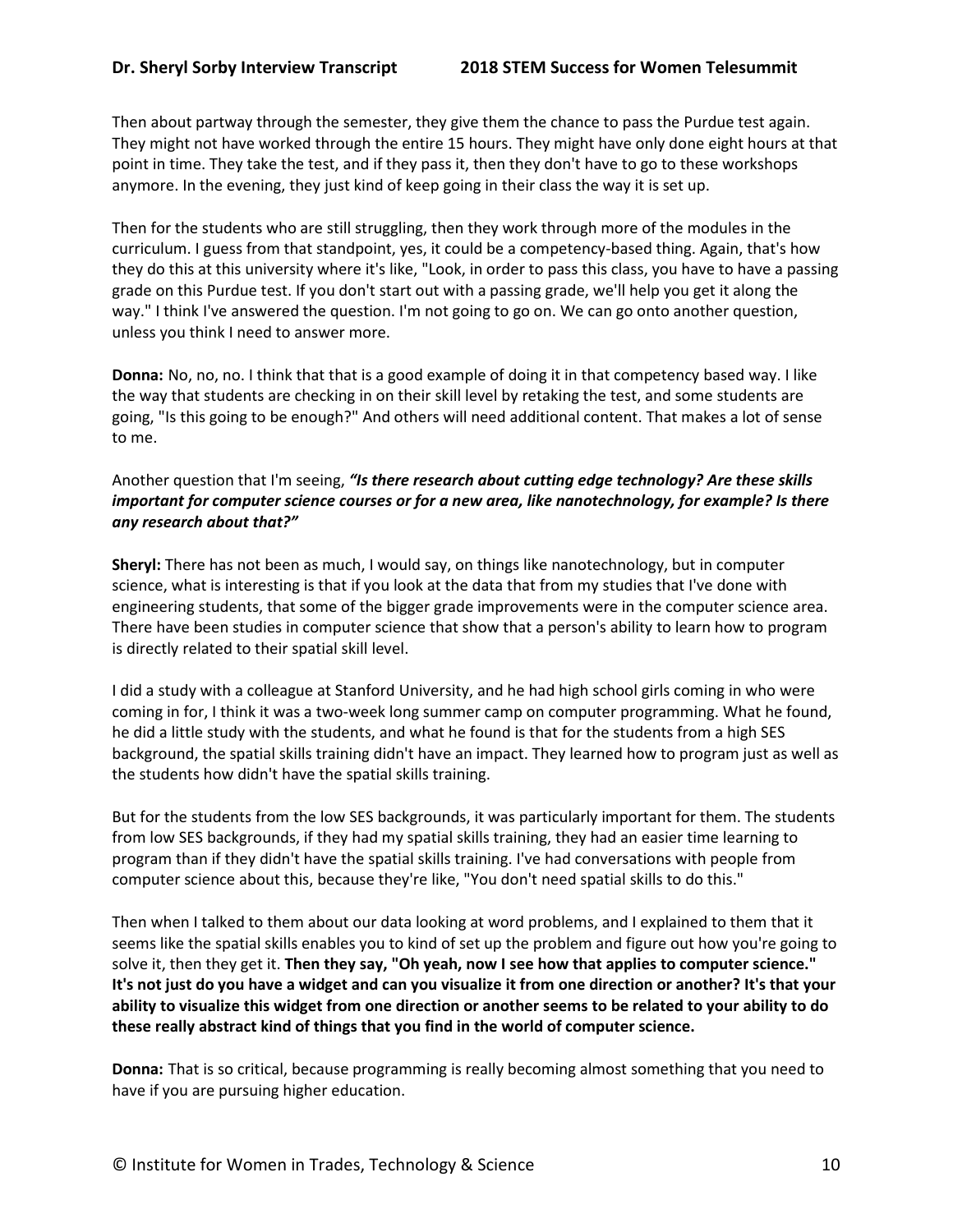**Sheryl:** Right.

**Donna**: If that's the case, and we're seeing such a difference based on socioeconomic backgrounds, once again, I see spatial reasoning being a really critical part of decreasing the equity gap in STEM. I myself have had computer science or computer networking instructors say to me, "No, no, no, there's no spatial reasoning." I would like to ask you, I'd love if you could maybe send me the information for that study. Maybe we'll put it in our Proven Practices Collection, along with some of your other work that we have in there, Dr. Sorby, because I think that's a really important piece.

**Sheryl:** Yeah, and I should mention too that, in fact, a colleague of mine has received a grant from NSF to look at the impact of spatial skills training on computer science performance. A year from now, we might have a lot more data on this, but I can send you the data that I do have right now.

**Donna:** That would be wonderful, and I'm hoping that we'll be doing another *STEM Success for Women Virtual Conference* next year. Not waiting three years, but doing it next year. I could potentially have that colleague come and talk with us about it. Now I have another question asking, *"Does your course use any tools like computer-aided design software (CAD)?"*

**Sheryl:** No. We have our software that we've developed. Some of the things that you might do in the software would be similar to the kinds of things that you might see in CAD, but it's specific to just spatial skills instruction. Speaking of CAD, what we've found, and it's not just me, other people have looked at this too. A lot of times people think, "Well CAD helps you develop your spatial skills." What we've found is that a little bit, but the hand sketching seems to be really important.

For example, in some research I did a few years ago, we were teaching a CAD class, and we were teaching an engineering graphics class that was mostly sketching. We've found that the students in the CAD class, they improved on the Purdue test by maybe 4% between the beginning and the end of the semester, but the people who were doing the sketching were improving their spatial skills by more like 20% or something like that.

The CAD itself will minimally impact spatial skills, but not as much as the sketching. The other thing I want to say about CAD is that what we have found and what others have found as well is that in order to learn to use CAD, you need good spatial skills. If you have students with weak spatial skills and they're taking their CAD class, they're typically frustrated with what they're doing. They feel like they have to start over a lot. They feel like they take a lot more time. Their models are not as robust, so they end up doing a bunch of extrusions that they don't need to do. They create an object in 12 steps instead of three or something like that. The lack of spatial skills seems to be a real impact, in terms of your ability to learn to use CAD.

**Donna:** I have a question for you, and this is my question. **Because the sketching you've described is so important, we have coming up next Tuesday an interview with Cal Poly Pomona. It's about supplemental instruction. They are having students use iPads to do sketching. Does it have to be pencil and paper, or could it be on an iPad, and then therefore fully online?**

**Sheryl:** That was part of what we were doing with our research project, the community college one, is that there was a component doing some iPad sketching. The answer is yes and no. Yes, they can do the sketching on the iPad, but I saw this with some people who were using this sketching app, is that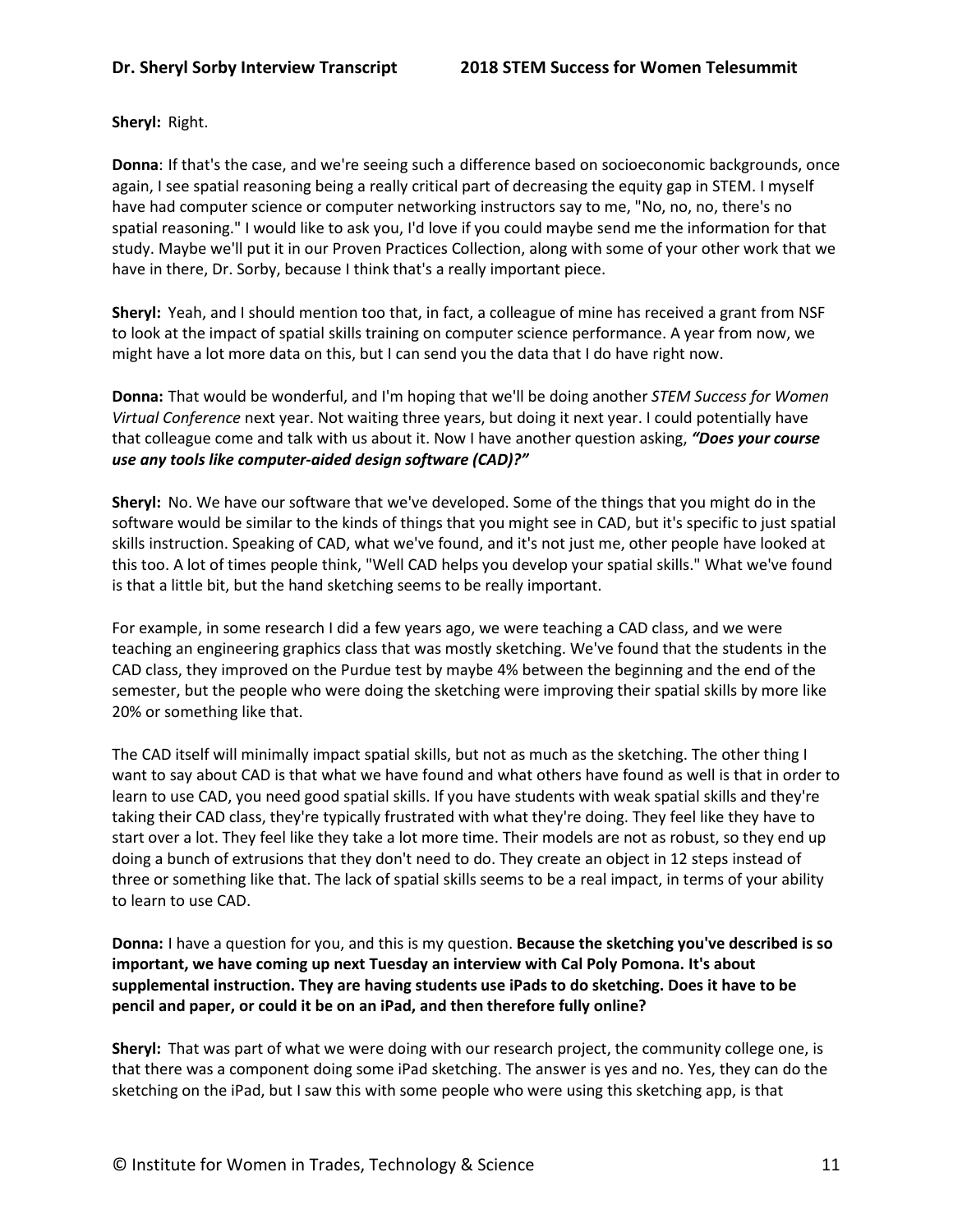because of the way it's programmed, if your line isn't perfectly straight or your line isn't this, then it'll come back and tell you you're wrong. You might have something that's essentially correct, but not correct. Then that just gets people more frustrated.

Yes, it is possible. The other part of it, though, is the data that I saw, the people who were sketching with the iPad were not improving by as much as the people who were sketching by pencil and paper. For example, typically in the class that I teach with the pencil and paper sketching, we might see an improvement from 50% to 75% between the first part of the semester and the end of the semester, whereas people who were doing the same course but sketching with an iPad were maybe improving from 50% to 60%. They were improving, but not by as much as the students who had done the sketching.

Now obviously the app can improve, and maybe it's better. This is data from a couple years ago, so in the world of computers, that's ancient, but the other problem I think with the app part of it is then all the students are required to have that. Especially in a community college, it's not as practical, I think, to tell all the students, "Oh, you need to get a tablet in order to do this class."

### **Donna:** Right.

**Sheryl:** Because you can do things on your phone, but then it's so tiny that it's impossible to do it on your phone, right?

**Donna:** Yeah, yeah.

**Sheryl:** Yeah.

**Donna:** That's interesting. It's really interesting. Well, I have one last question, but it's a good one. One of our listeners says**, "It's amazing that the spatial skill level is so low in so many community college students. Is it possible that this could be behind the high failure level in remedial math in community colleges?"** She says, **"I've observed that students seem to have cognitive blocks to learning math that seem to have nothing to do with the mathematical procedures they're learning. Has anyone studied the impact of spatial skills instruction on learning arithmetic, algebra, and other developmental level math courses?"**

**Sheryl:** Yeah, so there has been work done in the elementary grades on spatial skills. The things I see the most are for really young kids, spatial skills are linked to the child's understanding of the number line. Then other people have found spatial skills are linked to your ability to do what they call approximate math, where you have to sit down, and you have to say, "Oh yeah, this number is about that," kind of thing. But there's a lot of work done in the elementary grades, and they show that, yes, there is a strong, strong component linking success in some of these early doing proportional reasoning, doing fractions, all of those kinds of things seem to be related to your spatial skill level, for young children especially.

I don't think anybody has looked at this specifically, like in kind of a foundational level community college math class. I think it would be a very interesting thing to look at. If somebody wants to look at that, we can talk about it, but in the elementary grades, certainly there's been a lot of work, in terms of the link between spatial skills and success in math.